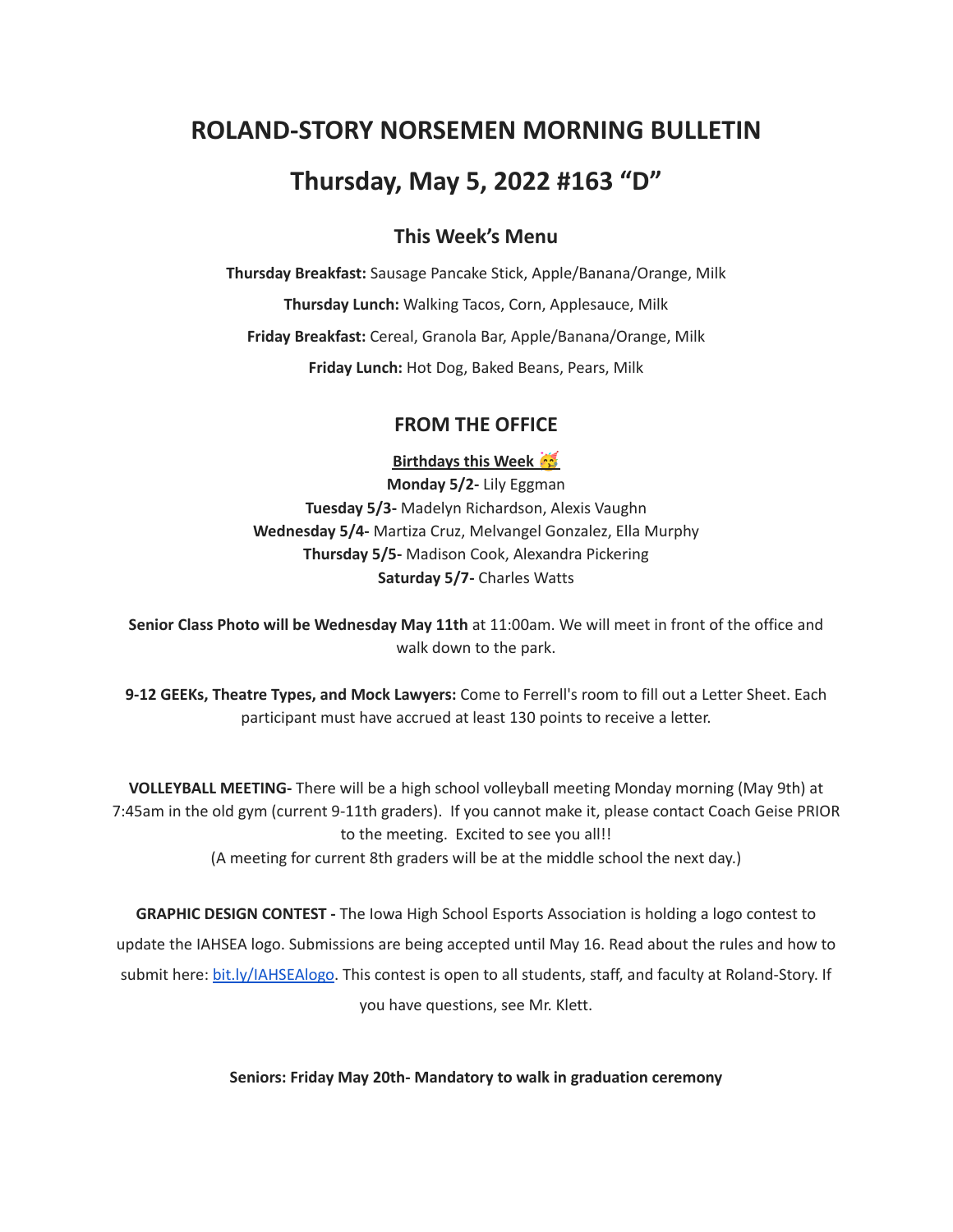- Bowling at 9am/ Hot Dogs and Chips at 10:30/ Leave by 11:25
	- Graduation Practice 11:30-12:45
	- Walk through the elementary school at 1:30



### **[COUNSELOR FOLDER](https://docs.google.com/document/d/1vmwczNPbDzXe9vFaG5LJMQ7NYDv-i4oQJHybqA65TUc/edit?usp=sharing) (9-12)-Click here**

#### **Online DMACC classes for Fall 2022**

An important message to remember about DMACC online is that you, the student, must register for the class. Once you register online then the counseling department receives a notice to approve it.



#### *Future Seminar Career Presentations*

#### **Thursday, May 5= \*Fire Science** Click here for [information](https://www.dmacc.edu/programs/fire/Pages/welcome.aspx)

#### **Tuesday, May 10 \*Medical Fields -Mary Greeley Presenters**

\*Students, via My Academic Plan Career Clusters you will be requested to come to these presentations.

If ANYONE wants to attend these sessions please sign up in the Counselor's office at least one day prior

to the presentation!

*RS students, take time for your mental health* by registering for this "Teens Training Teens-Psychological First Aid (PFA)" This 3-hour online course will teach students how to manage their distress and cope with post-disaster stress and adversity. (See [attached](https://drive.google.com/file/d/18ZxsDgb9mTVccDP5AD1ejwqoEi1MNUwE/view?usp=sharing) flyer.)



[StudentScholarships.org](https://drive.google.com/file/d/1qEKcx3GVK6vi8DB_QD_Px65Do1Dedcz6/view?usp=sharing) Newsletter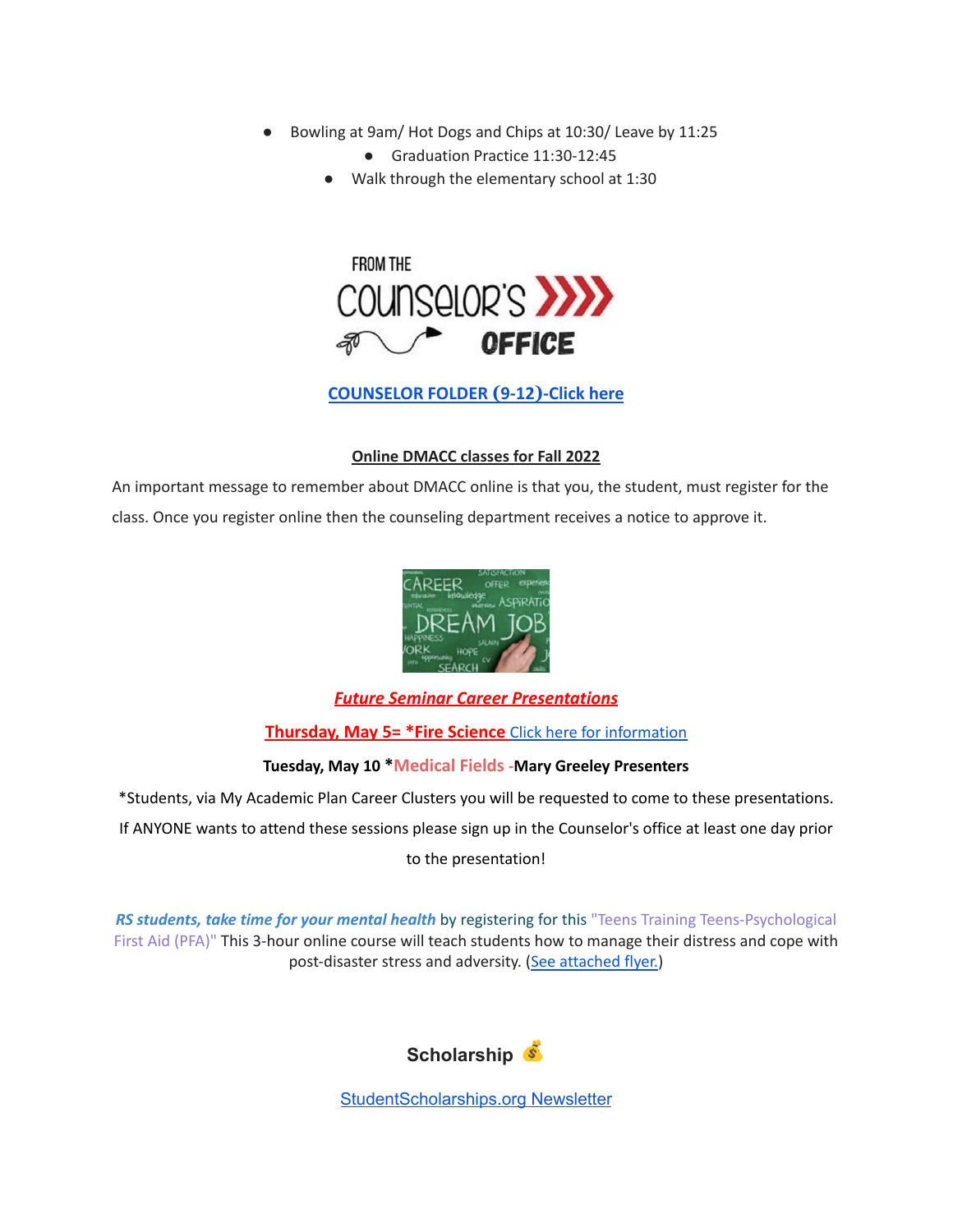1) Jameela Jamil x I Weigh Scholarship- \$5,000 due 5/18 2) Full Circle Scholarship- \$15,000 due 5/31 3) Know Your Worth Scholarship- \$10,000 due 6/1 4) Girls Impact the World Scholarship Awards- \$5,000 due 6/1 5) Community Leadership Scholarship- \$1,000 due 6/15 6) Navigate Your Future Scholarship- \$2,500 due 6/24 7) CIA Undergraduate Scholarship Program- \$25,000 due 6/27 8) Women in Trades Scholarship- \$3,000 due 6/30 9) Sterling Law Offices Annual College Scholarship- \$1,000 due 6/30 10) Future of Sports Scholarship Program- \$1,000 due 6/30 11) Keches Law Group Scholarship- \$1,500 due 6/30 12) AGMA Foundation Scholarship Program- \$20,000 due 7/1 13) New Silver Fintech Scholarship- \$5,000 due 7/31

14) Strong Work Ethic Scholarship- \$1,000 due 7/31

15) Arctic Physical Therapy Scholarship- \$500 due 8/31

#### **ATHLETIC ACTIVITIES FOR THE WEEK**

# **Thursday 5/5** Boys Golf Tournament @ South Hamilton 2:00pm Girls & Boys Track HOI Conference Meet @ Roland Story 4:00pm

## **Friday 5/6**

Girls Golf Tournament @ South Hamilton 2:00pm

#### **Dates to Remember**

5/11- 1:15 Dismissal 5/18- Senior Awards Night 7:00pm